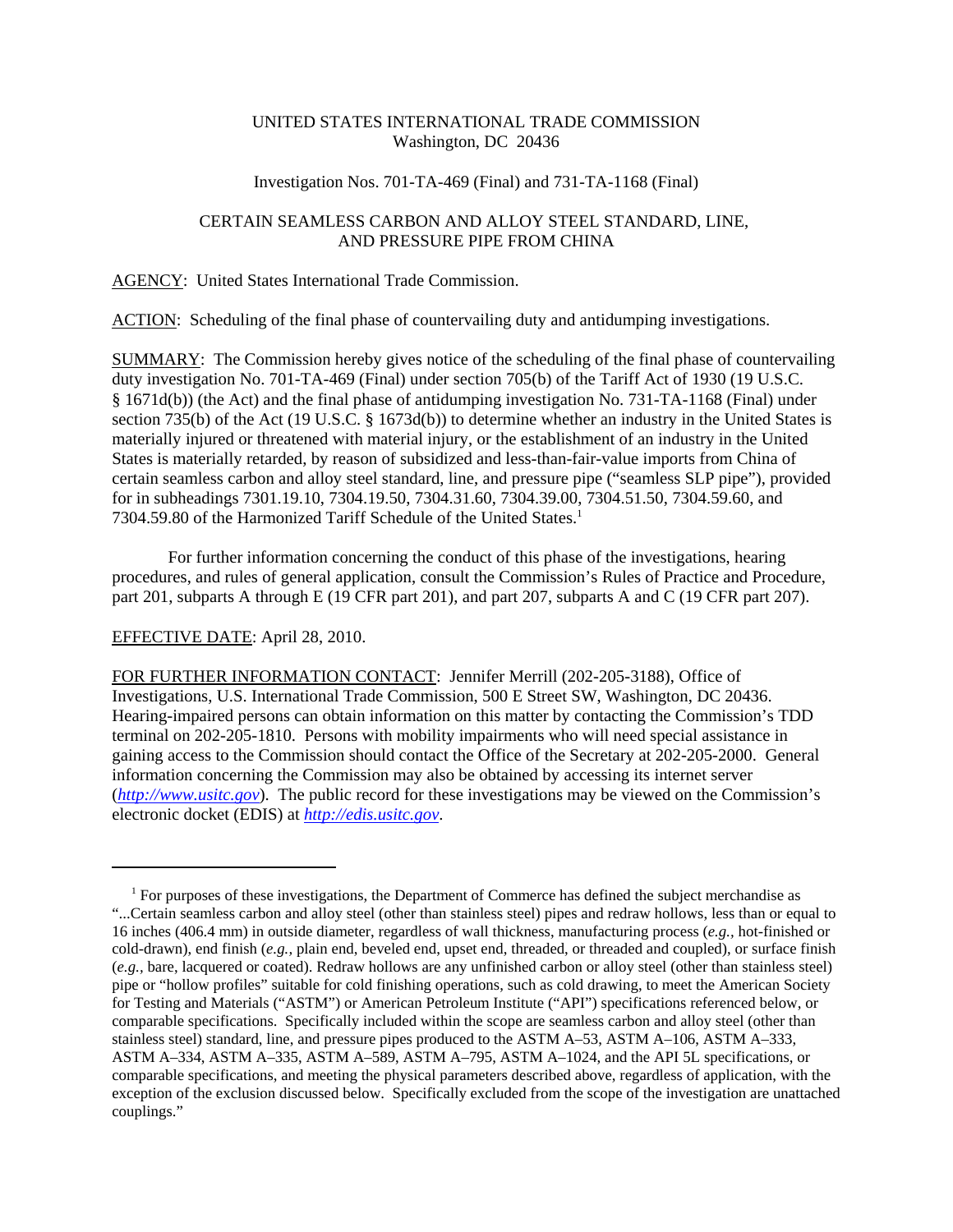#### SUPPLEMENTARY INFORMATION:

Background.--The final phase of these investigations is being scheduled as a result of affirmative preliminary determinations by the Department of Commerce that certain benefits which constitute subsidies within the meaning of section 703 of the Act (19 U.S.C. § 1671b) are being provided to manufacturers, producers, or exporters in China of seamless SLP pipe, and that such products are being sold in the United States at less than fair value within the meaning of section 733 of the Act (19 U.S.C. § 1673b). The investigations were requested in a petition filed on September 16, 2009, by U.S. Steel Corp., Pittsburgh, PA, and V&M Star L.P., Houston, TX.

Participation in the investigations and public service list.--Persons, including industrial users of the subject merchandise and, if the merchandise is sold at the retail level, representative consumer organizations, wishing to participate in the final phase of these investigations as parties must file an entry of appearance with the Secretary to the Commission, as provided in section 201.11 of the Commission's rules, no later than 21 days prior to the hearing date specified in this notice. A party that filed a notice of appearance during the preliminary phase of the investigations need not file an additional notice of appearance during this final phase. The Secretary will maintain a public service list containing the names and addresses of all persons, or their representatives, who are parties to the investigations.

Limited disclosure of business proprietary information (BPI) under an administrative protective order (APO) and BPI service list.--Pursuant to section 207.7(a) of the Commission's rules, the Secretary will make BPI gathered in the final phase of these investigations available to authorized applicants under the APO issued in the investigations, provided that the application is made no later than 21 days prior to the hearing date specified in this notice. Authorized applicants must represent interested parties, as defined by 19 U.S.C. § 1677(9), who are parties to the investigations. A party granted access to BPI in the preliminary phase of the investigations need not reapply for such access. A separate service list will be maintained by the Secretary for those parties authorized to receive BPI under the APO.

Staff report.--The prehearing staff report in the final phase of these investigations will be placed in the nonpublic record on August 30, 2010, and a public version will be issued thereafter, pursuant to section 207.22 of the Commission's rules.

Hearing.--The Commission will hold a hearing in connection with the final phase of these investigations beginning at 9:30 a.m. on September 14, 2010, at the U.S. International Trade Commission Building. Requests to appear at the hearing should be filed in writing with the Secretary to the Commission on or before September 8, 2010. A nonparty who has testimony that may aid the Commission's deliberations may request permission to present a short statement at the hearing. All parties and nonparties desiring to appear at the hearing and make oral presentations should attend a prehearing conference to be held at 9:30 a.m. on September 10, 2010, at the U.S. International Trade Commission Building. Oral testimony and written materials to be submitted at the public hearing are governed by sections 201.6(b)(2), 201.13(f), and 207.24 of the Commission's rules. Parties must submit any request to present a portion of their hearing testimony in camera no later than 7 business days prior to the date of the hearing.

Written submissions.--Each party who is an interested party shall submit a prehearing brief to the Commission. Prehearing briefs must conform with the provisions of section 207.23 of the Commission's rules; the deadline for filing is September 7, 2010. Parties may also file written testimony in connection with their presentation at the hearing, as provided in section 207.24 of the Commission's rules, and